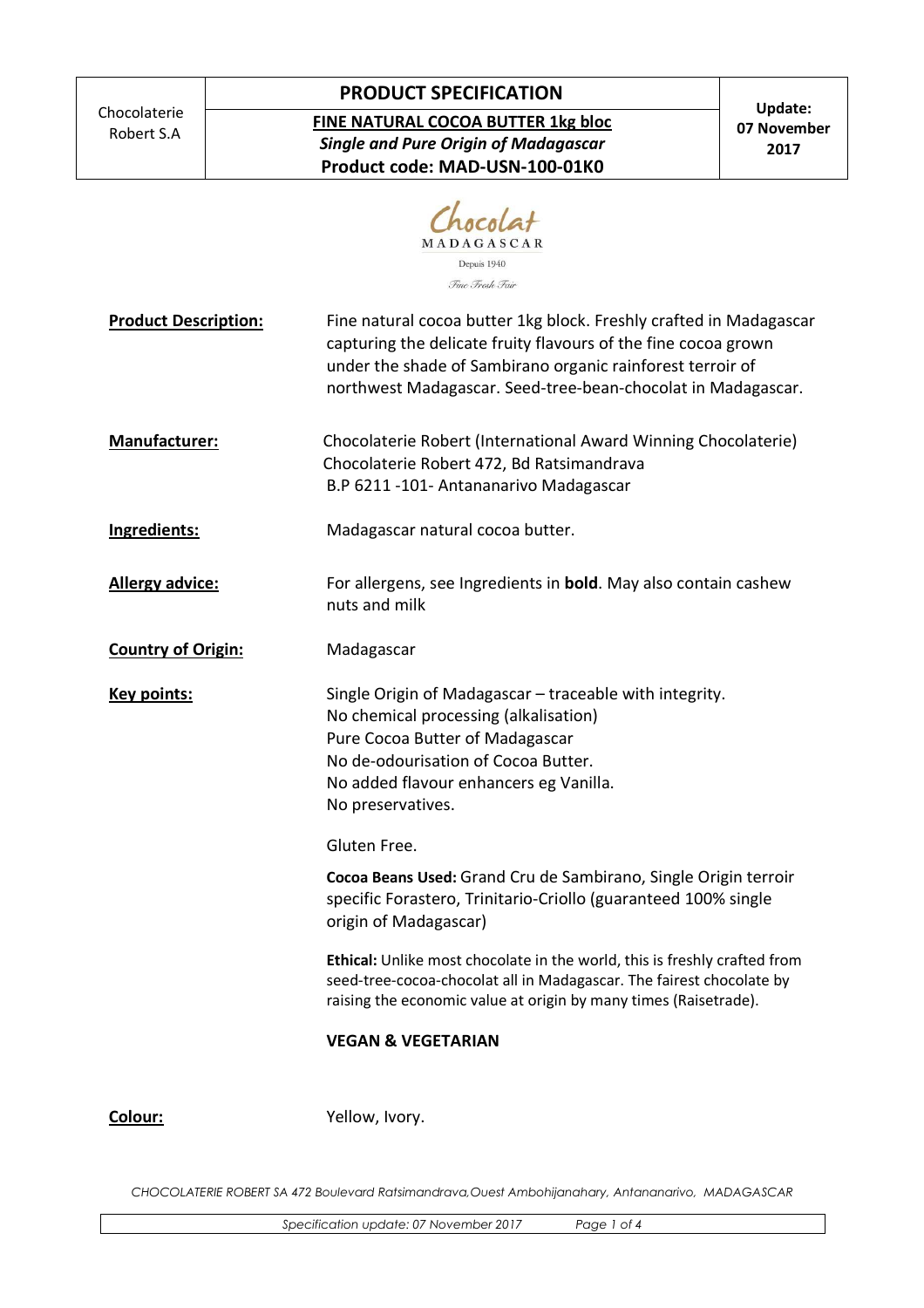# **PRODUCT SPECIFICATION**

**FINE NATURAL COCOA BUTTER 1kg bloc**  *Single and Pure Origin of Madagascar*  **Product code: MAD-USN-100-01K0** 

### **Update: 07 November 2017**

| <b>Flavour/Texture:</b> | Madagascar signature fine forest fruit characteristics, and slightly<br>acidic chocolate flavours. Butter/oily texture.                         |
|-------------------------|-------------------------------------------------------------------------------------------------------------------------------------------------|
| <b>Application:</b>     | Ingredient for Chocolate confectionery, biscuits, baked goods,<br>pharmaceuticals, ointments and toiletries.<br>Melting temperature: 30 - 34 °C |

### **Shelf life & recommended storage conditions:**

24 months after production date in original unopened packaging when stored at 12°C – 20°C in clean, dry (relative humidity max. 70%) & odourless environment

### **Microbiological Analysis:**

| Parameter                   | Maximum Limit | <b>Method of Analysis</b> |
|-----------------------------|---------------|---------------------------|
| Enterobacteriaceae          | $<1$ ufc/g    | NF V08 - 054              |
| Salmonella                  | Absent/25g    | BIO 12/16-09/05           |
| Yeast and moulds            | $<$ 50ufc/g   | NF ISO 21 527-2           |
| Listeria                    | $100$ ufc/g   | NF EN 11290-1             |
| Bacillus cereus présomptifs | 500 $ufc/g$   | <b>NF EN ISO 7932</b>     |
| Clostridium perfringens     | $100$ ufc/g   | <b>NF EN ISO 7937</b>     |

### **Nutrition Facts Per 100g:**

| Calories                  | 884kcal          |
|---------------------------|------------------|
| kilojoules                | 3699kJ           |
| <b>Calories from FAT</b>  | 884kcal          |
| <b>TOTAL fat</b>          | 100 <sub>g</sub> |
| Saturated FAT             | 60g              |
| Monounsaturated FAT       | 35 <sub>g</sub>  |
| Polyunsaturated FAT       | 5g               |
| Transfat                  | 0g               |
| Cholesterol               | 0mg              |
| Sodium                    | 0 <sub>mg</sub>  |
| Salt                      | 0g               |
| <b>Total Carbohydrate</b> | 0g               |
| of which sugars           | 0g               |
| Protein                   | 0g               |
| Fiber                     | Ug               |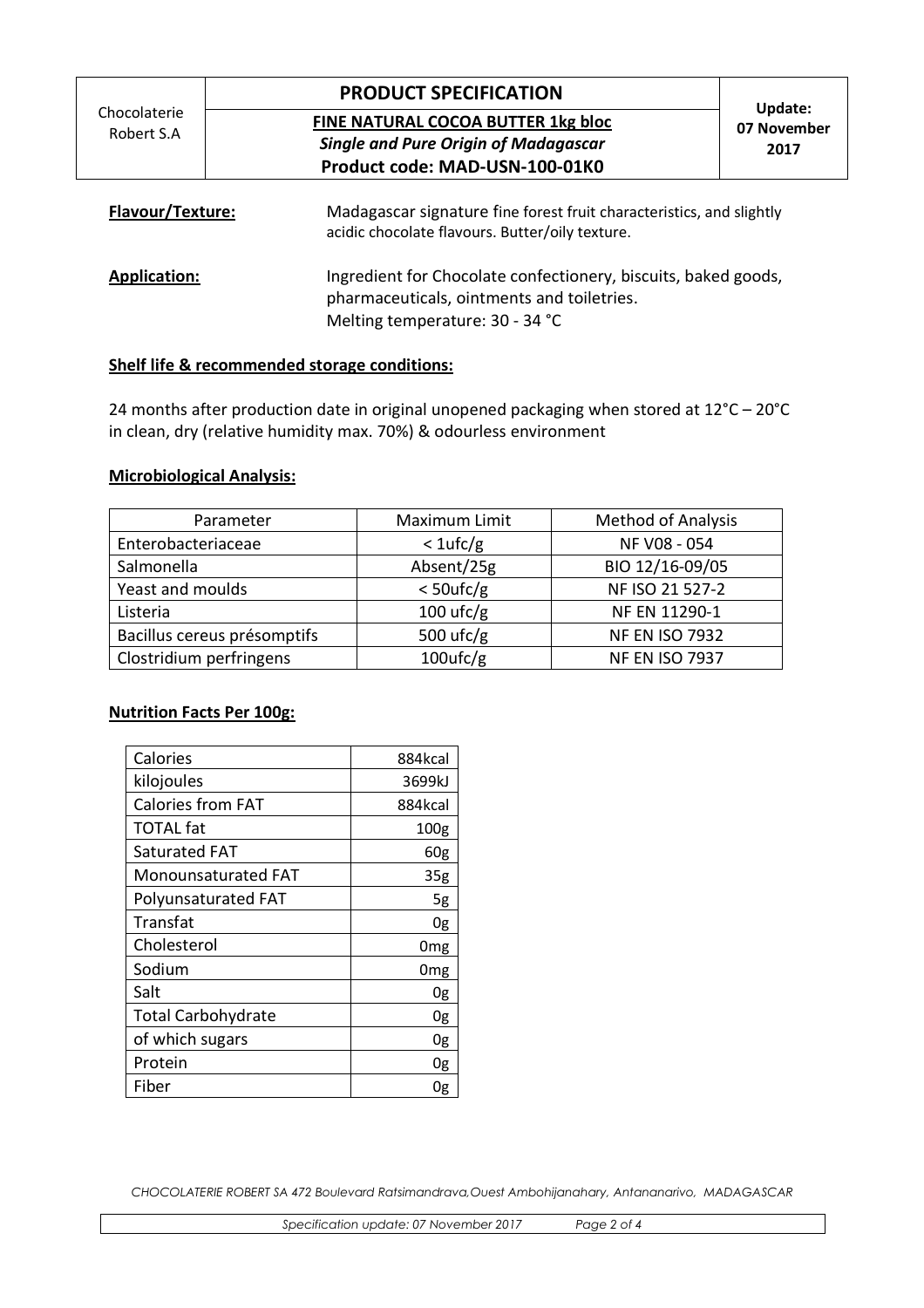# **PRODUCT SPECIFICATION**

## **FINE NATURAL COCOA BUTTER 1kg bloc**  *Single and Pure Origin of Madagascar*  **Product code: MAD-USN-100-01K0**

### **Intolerance data**

| <b>Items</b>                                          | Yes                     | No           | <b>Details</b>          |
|-------------------------------------------------------|-------------------------|--------------|-------------------------|
| Suitable for ovo-lacto vegetarians                    | $\checkmark$            |              |                         |
| Suitable for vegans                                   | ✓                       |              |                         |
| Free from all animal products                         |                         | $\checkmark$ | May contain dairy       |
| Free from peanuts and peanut derivatives              | ✓                       |              |                         |
| Free from other nut and nut derivatives               |                         | $\checkmark$ | May contain cashew nuts |
| Free from nut derived oil                             | ✓                       |              |                         |
| Free from sesame seeds and derivatives                | ✓                       |              |                         |
| Free from other seeds and derivatives                 | ✓                       |              |                         |
| Free from milk and derivatives                        |                         | ✓            | May contain dairy       |
| Free from egg, egg derivative and albumen             | ✓                       |              |                         |
| Free from wheat, rye, oats, barley and derivatives    | ✓                       |              |                         |
| Free from soya and derivatives                        | ✓                       |              |                         |
| Free from maize and derivatives                       | ✓                       |              |                         |
| Free from lupin and derivatives                       | ✓                       |              |                         |
| Free from rice and derivatives                        | ✓                       |              |                         |
| Free from gluten                                      | ✓                       |              |                         |
| <b>Free from fruit and derivatives</b>                | ✓                       |              |                         |
| Free from yeast and derivatives                       | ✓                       |              |                         |
| Free from vegetables and derivatives                  | ✓                       |              |                         |
| Free from fish, crustaceans, molluscs and derivatives | ✓                       |              |                         |
| Free from additives                                   | ✓                       |              |                         |
| Free from Azo and coal tar dyes                       | ✓                       |              |                         |
| Free from glutamates                                  | ✓                       |              |                         |
| Free from benzoates                                   | ✓                       |              |                         |
| Free from sulphites                                   | ✓                       |              |                         |
| Free from BHA/BHT                                     | ✓                       |              |                         |
| Free from aspartame                                   | ✓                       |              |                         |
| Free from natural colours                             | ✓                       |              |                         |
| Free from artificial colours                          | ✓                       |              |                         |
| Free from preservatives                               | ✓                       |              |                         |
| <b>Free from antioxidants</b>                         | ✓                       |              |                         |
| Free from M.S.G. (added)                              | $\checkmark$            |              |                         |
| Free from M.S.G. (naturally occurring)                | $\overline{\checkmark}$ |              |                         |
| Kosher certified                                      |                         | ✓            |                         |
| <b>Halal certified</b>                                |                         | 7            |                         |
| Free from latex                                       | $\checkmark$            |              |                         |